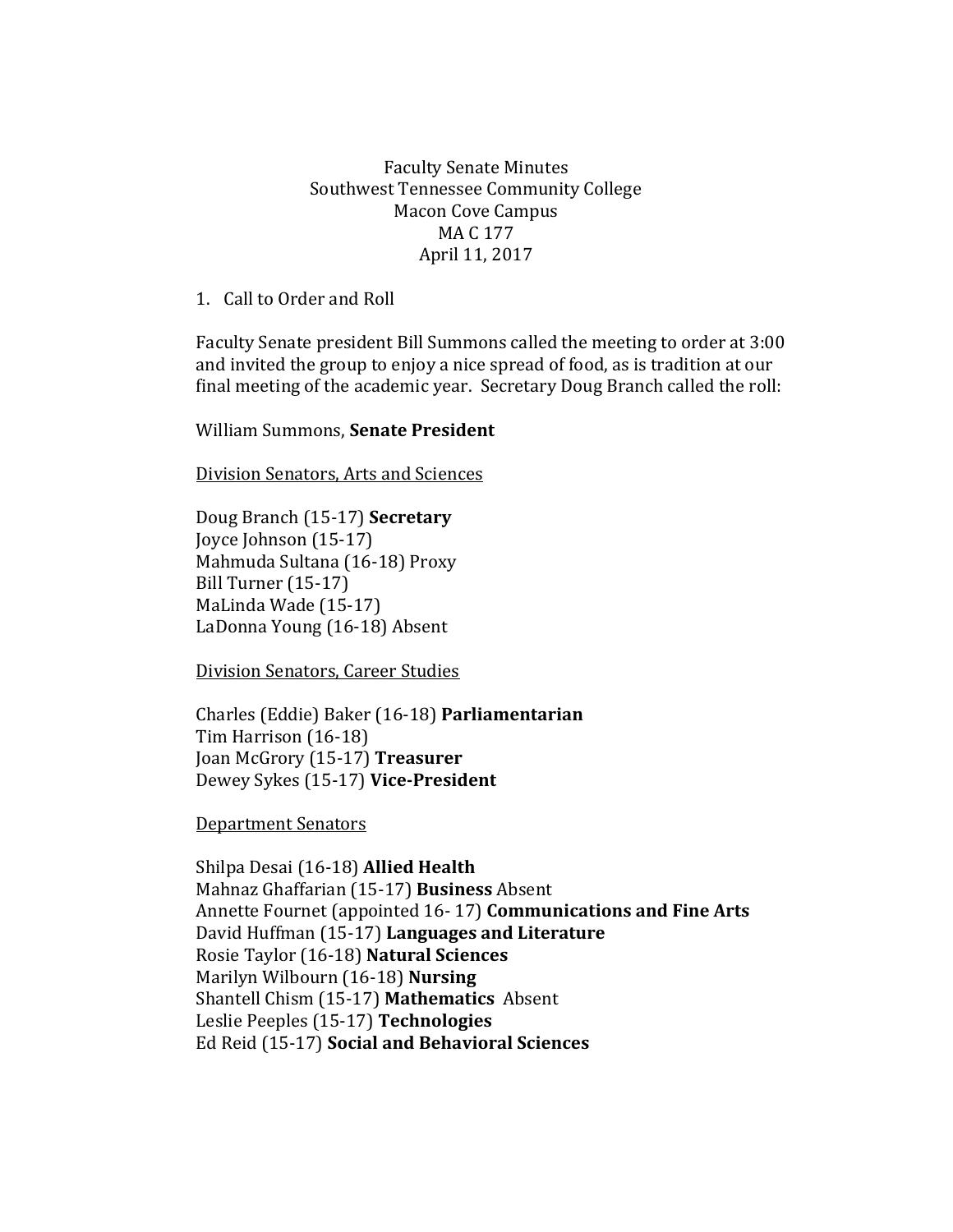2. Approval of Minutes

The body approved the minutes from the March, 2017 Faculty Senate meeting. Secretary Doug Branch will ask that those minutes be posted to the senate website.

- 3. Reports from Senate Officers and Senate Committees
- A. Doug Branch, senate secretary, having consulted with members, agreed to begin posting communications between administrators and the senate on the Faculty Senate sharepoint site.
- B. Doug read a letter from Dr. Tracy Hall, college president, declining an invitation to today's senate meeting.
- 4. Old Business
- A. David Huffman, representing the Faculty Handbook Committee, asked if there were any changes that we knew of that needed to be made to the adjunct faculty handbook. If not, he is planning to give the committee's draft to Dr. Chris Ezell in preparation for a Fall Semester, 2017 publication.
- 5. New Business
- A. Bill Summons, president, wished to address the fact that a complaint button had been added to the student dashboard, presumably enabling students to complain more efficiently about their classes and professors. Bill voiced his intention to investigate the matter further.
- B. Dewey Sykes announced the results of the election for new Faculty Senate members. Terms expire in April, 2019.

Division Senators: Arts and Sciences: Doug Branch, Shannon Little, MaLinda Wade, Jerome Wilson. Career Studies: Delores Boland, Thomas Midgeley.

Department Senators: Languages and Literature, Tiffany Akin; Business and Legal Studies, Joanitha Barnes; Communications and Fine Arts, Annette Fournet; Mathematics, Frank Daniels; Social and Behavioral Sciences, Ed Reid; Technologies, Leslie Peeples

Dewey thanked all who participated in the elections.

C. Bill Summons noted that he and the SEC would, starting in September, plan to meet with Dr. Chris Ezell prior to Faculty Senate meetings. The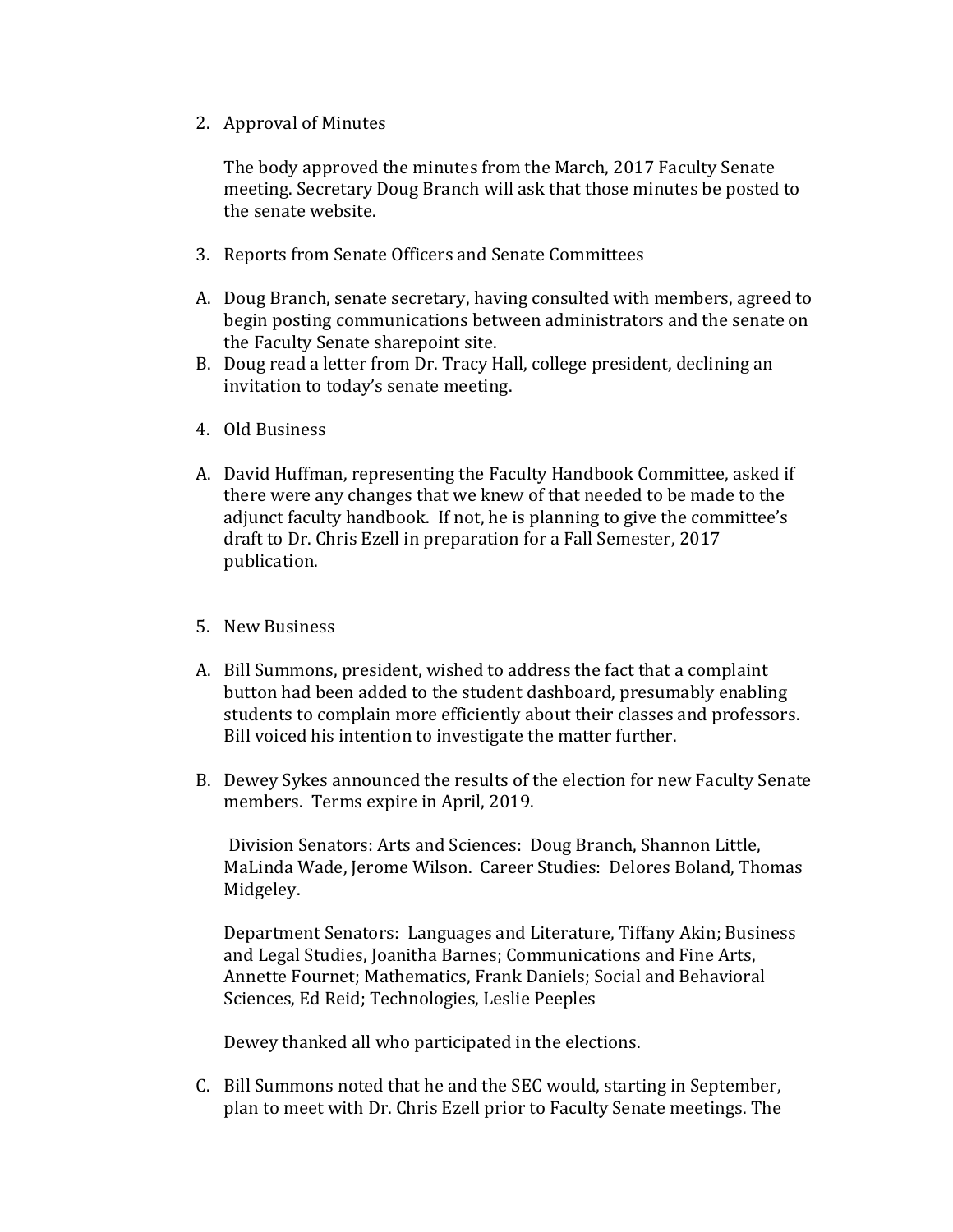goal would be to relay information back and forth from the administration to the senate, and vice versa, and to clear up any misunderstanding that might have arisen in the preceding month.

- D. Dewey Sykes conduced an election of Faculty Senate officers for the next academic year. LaDonna Young was elected vice-president, Doug Branch secretary, Shannon Little treasurer, and Eddie Baker parliamentarian.
- 6. Adjournment

Bill Summons adjourned the meeting at 4:20 PM.

Respectfully Submitted,

Doug Branch

Faculty Senate Secretary